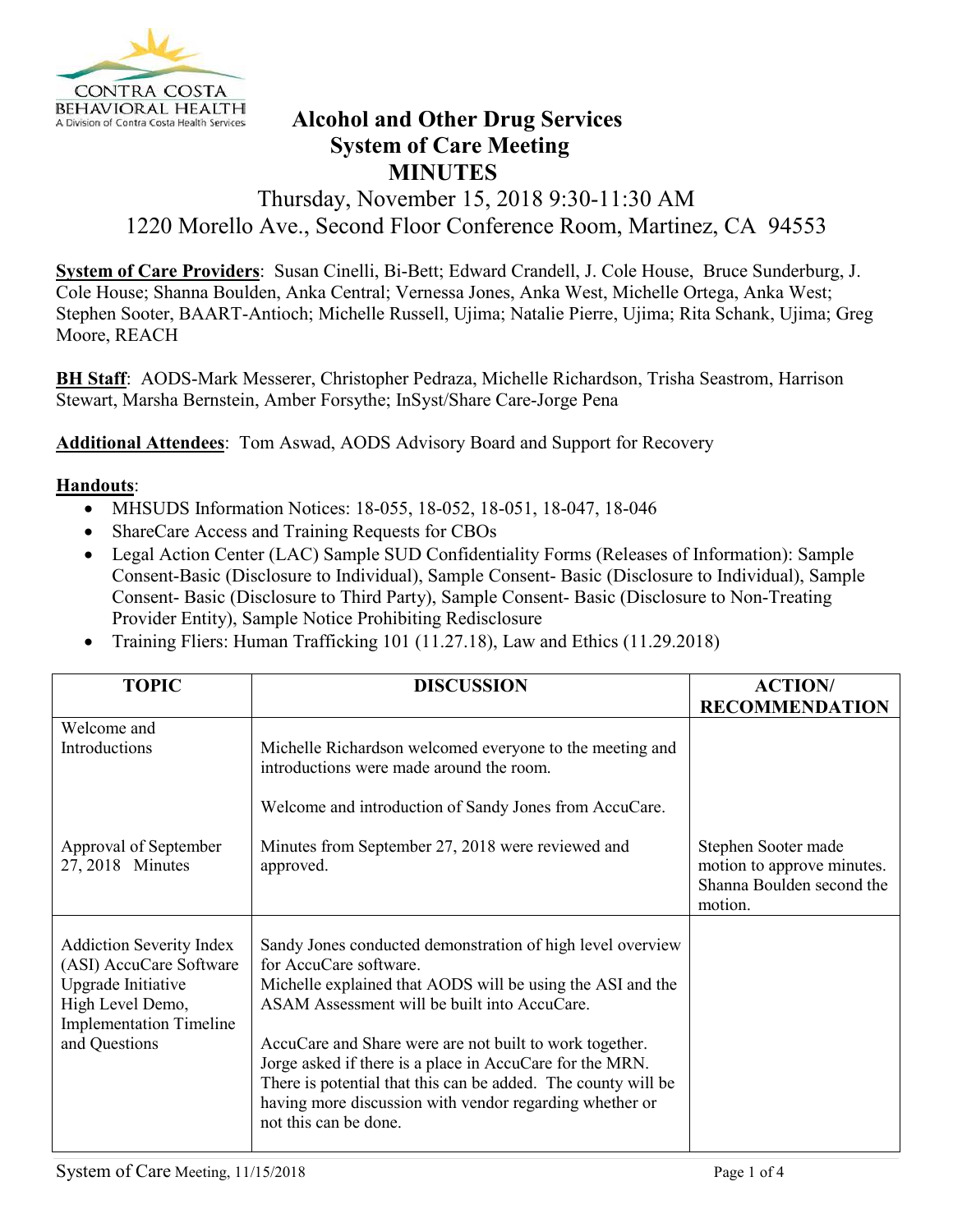| <b>TOPIC</b> | <b>DISCUSSION</b>                                                                                                                                                                                                                                                                                                                                                                                                                                                                                                                 | <b>ACTION/</b>                                                    |
|--------------|-----------------------------------------------------------------------------------------------------------------------------------------------------------------------------------------------------------------------------------------------------------------------------------------------------------------------------------------------------------------------------------------------------------------------------------------------------------------------------------------------------------------------------------|-------------------------------------------------------------------|
|              |                                                                                                                                                                                                                                                                                                                                                                                                                                                                                                                                   | <b>RECOMMENDATION</b>                                             |
|              | Stephen Sooter asked if there will be digital signing<br>capability. The software will have this capability. He also<br>asked Stephen asked is there is a need for integration with<br>DSM 5 criteria. Sandy demonstrated where the software has<br>the capability for this criteria.<br>There was further discussion regarding this being an<br>Electronic Health Record with the exclusion of CALOMS<br>registration. Chris mentioned that they are unsure at this<br>point as there is a UM/UR factor regarding the signature. |                                                                   |
|              | Susan Cinelli asked if this system is going to be used for<br>Intake and Medical Necessity. Michelle stated again that<br>AccuCare will be used for the ASI and the ASAM Criteria<br>Placement Assessment.                                                                                                                                                                                                                                                                                                                        |                                                                   |
|              | AccuCare will have the ability to set up rules for ASAM<br>criteria to help determine appropriate level of care.<br>The system is web-based so that caseloads and discharge<br>reports can be accessed amongst providers.<br>AccuCare can support concurrent treatment with different<br>modalities. Alerts can also be put in place for when<br>documentation is due.                                                                                                                                                            |                                                                   |
|              | Susan asked the question as to why this system does not talk<br>to ShareCare. Chris responded that the county has not<br>discussed this capability.                                                                                                                                                                                                                                                                                                                                                                               |                                                                   |
|              | Jorge Pena inquired about helpdesk capability. Sandy<br>explained that there is support on AccuCare.com. There is a<br>live chat feature as well as tutorials available. Each provider<br>will have their own internal system administrator that will<br>manage their systems. Orion will do all the maintenance.                                                                                                                                                                                                                 |                                                                   |
|              | Chris asked if the GAD-7 and PHQ-9 are able to be built into<br>the system. Sandy replied that they can be added.<br>Susan inquired if withdrawal assessments are integrated.<br>There was mention of the CIWA (Clinical Institute<br>Withdrawal Assessment).                                                                                                                                                                                                                                                                     | Susan will be<br>communicating with Chris<br>regarding specifics. |
|              | Stephen asked what happens if you realize an error has been<br>made after digital signature has been added. Sandy replied<br>that modifications can be made and it must be documented<br>why the revision was made. The previous document remains<br>available. Sandy explained that the treatment plan allows you<br>to update as you are working through the system.                                                                                                                                                            |                                                                   |
|              | Mark inquired about the system's capability to pull data for<br>no-show rates. AccuCare has a place to explain the for<br>reason for no-shows. This can be broken down per agency.<br>The system will allow missed intakes to be tracked as well.<br>There was also a question from a provider regarding if a<br>custom group sign in sheet can be added to meet DMC<br>requirements.                                                                                                                                             |                                                                   |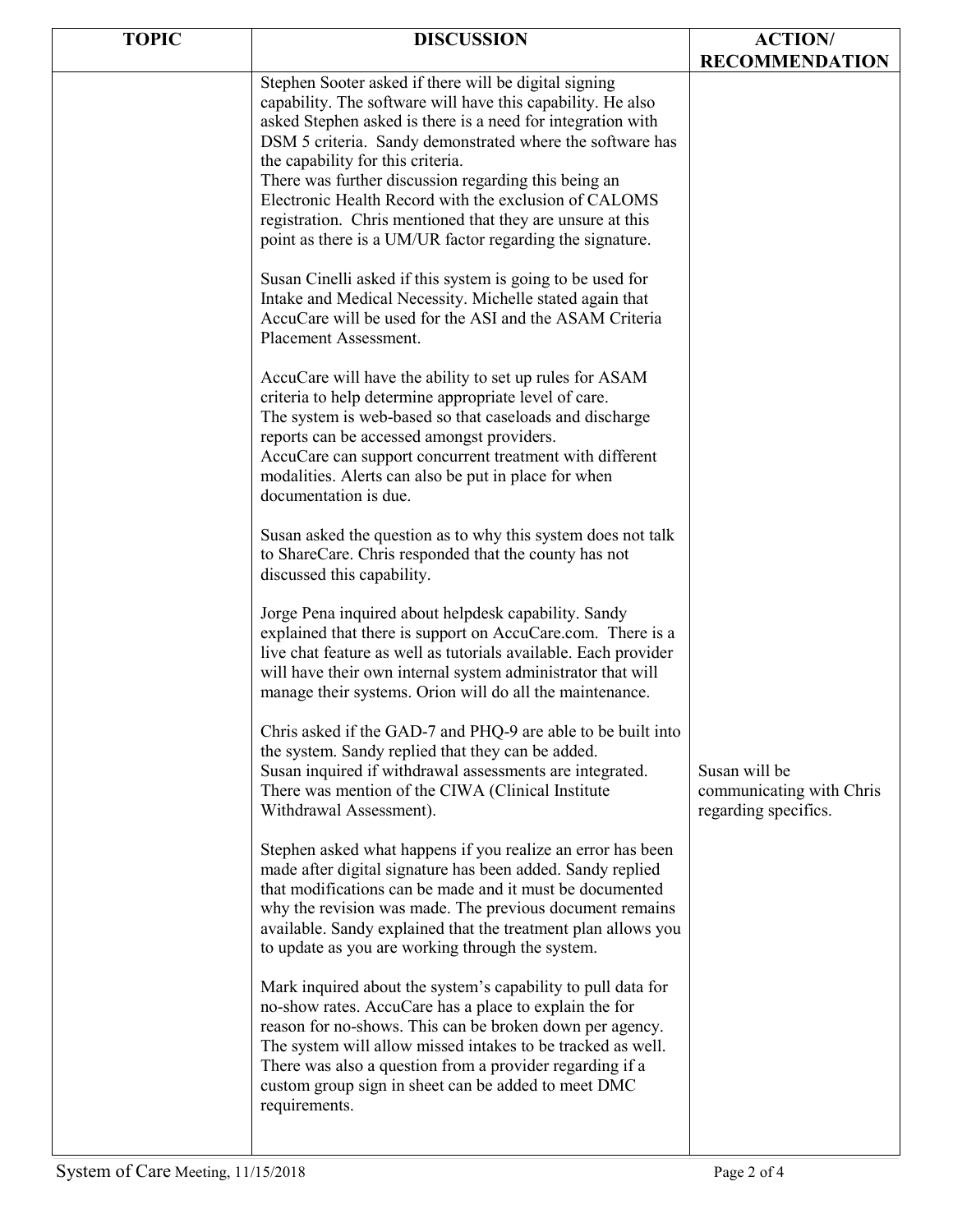| <b>TOPIC</b>                                                                            | <b>DISCUSSION</b>                                                                                                                                                                                                                                                                                                                                                                       | <b>ACTION/</b><br><b>RECOMMENDATION</b>                                                    |
|-----------------------------------------------------------------------------------------|-----------------------------------------------------------------------------------------------------------------------------------------------------------------------------------------------------------------------------------------------------------------------------------------------------------------------------------------------------------------------------------------|--------------------------------------------------------------------------------------------|
|                                                                                         | Susan inquired about how information is backed up in<br>AccuCare. Sandy responded that Orion has back up servers<br>and that there is recovery support module. Individual<br>providers can keep paper copies if they choose. There is also<br>the option of the provider having their own backup system<br>on site. This would be at cost to the provider.                              |                                                                                            |
|                                                                                         | A certain amount of licenses for AccuCare have been<br>purchased. There will be limited simultaneous users, but no<br>limit on users per organization. User access can be<br>customized.                                                                                                                                                                                                |                                                                                            |
|                                                                                         | Mark asked if he would be able to access progress notes<br>remotely. This can be done if the provider provides log-in<br>access.<br>The reports in AccuCare can be centralized.                                                                                                                                                                                                         | The County is still working<br>with vendor on what<br>information will be<br>centralized.  |
|                                                                                         | The County is planning to implement the AccuCare system<br>in early 2019.                                                                                                                                                                                                                                                                                                               |                                                                                            |
|                                                                                         | Share Care will remain as the billing system for providers.                                                                                                                                                                                                                                                                                                                             |                                                                                            |
| 3. CalOMStx, IT Support<br><b>ShareCare</b><br><b>Canned Reports</b><br>and Application | Jorge provided information on reports and how to access and<br>update the CalOMS Assessment in Share Care. When a<br>client is admitted or discharged, CalOMS Assessment must<br>be updated. There is a separate record for admission and<br>discharge.                                                                                                                                 | Will be sending out<br>September reports.                                                  |
|                                                                                         | Reports are available for admissions and discharges that<br>have occurred in ShareCare since July 1, 2018.<br>The Echo team is working on reconciliation of all the<br>CalOMS data and PSP to be sure it is reconciled within<br>ShareCare and the State.                                                                                                                               |                                                                                            |
|                                                                                         | At the current time, reports are going to the same distribution<br>list for PSP errors. It is preferred that there is primary and<br>secondary person receiving reports in case primary person is<br>unavailable. New reports will be available soon. Providers<br>should have designated person to access and distribute<br>reports accordingly. The new reports will include Medi-Cal | Providers should contact<br>Jorge if need to be added to<br>the report distribution list.  |
|                                                                                         | eligibility report, monthly service summary reports. There<br>are also basic ShareCare Reports, such as Admissions,<br>Discharges, Caseload Reports and Service Activity Reports.                                                                                                                                                                                                       | If more information is<br>needed regarding<br>admissions, please contact<br>Chris Pedraza. |
|                                                                                         | Jorge also covered information regarding diagnoses entry<br>and update. When a diagnosis is entered it needs to cover<br>every date of the admission. If a diganosis changes, a new<br>diagnosis needs to be entered and dated accordingly.<br>A missing address is another error that may interfere with<br>billing.                                                                   |                                                                                            |